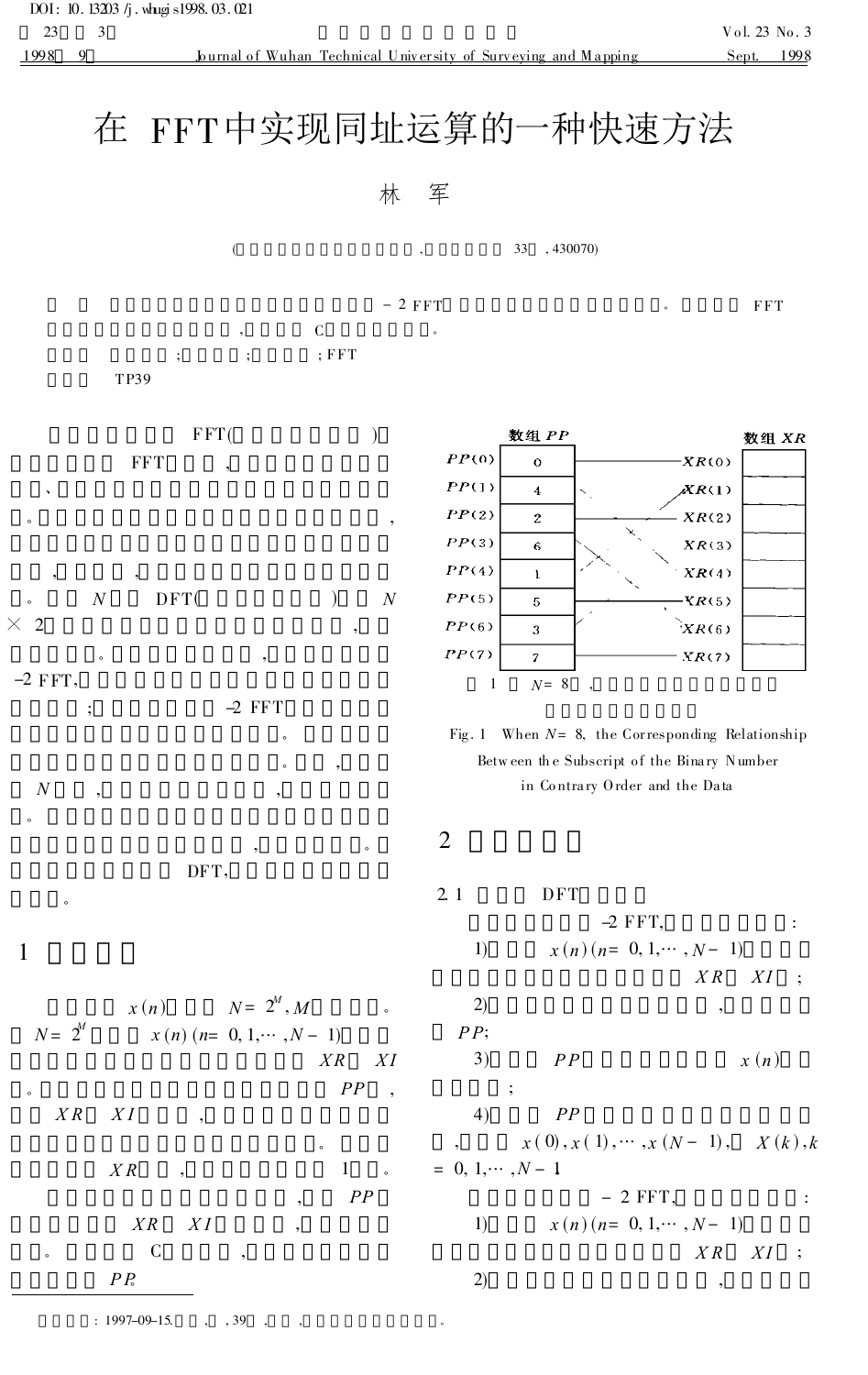

Fig. 2 Wh en  $M = 8, N = 4$ , the Corresponding Relationship Between the Subscript of the Binary Number in Contrary Order and the Data

$$
X(k,l) = \sum_{m=0}^{M-1} \sum_{n=0}^{N-1} x(m,n) W_M^{km} W_N^{ln}
$$
 (1)

$$
k = 0, 1, \dots, M - 1; l = 0, 1, \dots, N - 1
$$
  
\nM DFT:  
\n
$$
A(m, l) = \sum_{n=0}^{N-1} x(m, n) W_N^{l n}
$$
 (2)

$$
m = 0, 1, \dots, M - 1; l = 0, 1, \dots, N - 1
$$
  

$$
N \t DFT:
$$
X(k, l) = \sum_{i=1}^{M-1} A(m, l) W_M^{kn}
$$
 (3)
$$

$$
= 0, 1, \dots, M - 1; l = 0, 1, \dots, N - 1
$$

1)  
\n
$$
i(x, n)
$$
\n
$$
i(x, n)
$$
\n
$$
i(x, n)
$$
\n
$$
i(x, n)
$$
\n
$$
i(x, n)
$$
\n
$$
i(x, n)
$$
\n
$$
i(x, n)
$$
\n
$$
i(x, n)
$$
\n
$$
i(x, n)
$$
\n
$$
i(x, n)
$$
\n
$$
i(x, n)
$$
\n
$$
i(x, n)
$$
\n
$$
i(x, n)
$$
\n
$$
i(x, n)
$$
\n
$$
i(x, n)
$$
\n
$$
i(x, n)
$$
\n
$$
i(x, n)
$$
\n
$$
i(x, n)
$$
\n
$$
i(x, n)
$$
\n
$$
i(x, n)
$$
\n
$$
i(x, n)
$$
\n
$$
i(x, n)
$$
\n
$$
i(x, n)
$$
\n
$$
i(x, n)
$$
\n
$$
i(x, n)
$$
\n
$$
i(x, n)
$$
\n
$$
i(x, n)
$$
\n
$$
i(x, n)
$$
\n
$$
i(x, n)
$$
\n
$$
i(x, n)
$$
\n
$$
i(x, n)
$$
\n
$$
i(x, n)
$$
\n
$$
i(x, n)
$$
\n
$$
i(x, n)
$$
\n
$$
i(x, n)
$$
\n
$$
i(x, n)
$$
\n
$$
i(x, n)
$$
\n
$$
i(x, n)
$$
\n
$$
i(x, n)
$$
\n
$$
i(x, n)
$$
\n
$$
i(x, n)
$$
\n
$$
i(x, n)
$$
\n
$$
i(x, n)
$$
\n
$$
i(x, n)
$$
\n
$$
i(x, n)
$$
\n
$$
i(x, n)
$$
\n
$$
i(x, n)
$$
\n
$$
i(x, n)
$$
\n
$$
i(x, n)
$$
\n
$$
i(x, n)
$$
\n
$$
i(x, n)
$$
\n
$$
i(x, n)
$$
\n
$$
i(x, n)
$$
\n
$$
i(x, n)
$$
\n<math display="</p>

$$
A \qquad B
$$

$$
3) \qquad (2) \qquad B
$$

 $\boldsymbol{k}$ 

|    | ,                               |                  |                  | ,                |                |
|----|---------------------------------|------------------|------------------|------------------|----------------|
|    | $\boldsymbol{M}$                | DFT;             |                  |                  |                |
| 4) | (3)<br>$\overline{\phantom{a}}$ |                  | $\boldsymbol{B}$ |                  |                |
|    | $\overline{\phantom{a}}$        | $\boldsymbol{A}$ |                  |                  |                |
|    | ,                               |                  |                  | $\boldsymbol{N}$ | DFT;           |
| 5) |                                 | $A \ B$          |                  |                  |                |
| ,  | $\circ$                         |                  |                  |                  |                |
|    |                                 | FFT,             |                  |                  | 1). 2). 5)     |
|    | <b>FFT</b>                      | , 3)             | $\left(4\right)$ |                  | $\ddot{\cdot}$ |
| 3) | (2)<br>$\overline{\phantom{a}}$ |                  |                  |                  |                |
|    |                                 |                  | $\boldsymbol{M}$ | DFT;             |                |
| 4) | (3)<br>$\overline{\phantom{a}}$ |                  | ,                |                  |                |
|    |                                 | N                | DFT              |                  |                |

3

 $\gamma$ FFT\*  $\sqrt{ }$  $\overline{r}$  $\overline{1}$  $\overline{r}$  $\mathbf{0}$  $\ast$  $\prime$ # define  $XR(u) * (XR+u)$ # define  $XI(u)$  \*  $(XI+u)$ define  $PP(u) * (PP+ u)$  $\#$ include  $\langle$ stdlib. h # # include  $\langle \text{math}.h \rangle$  $m \, \text{ai} \, n()$ { int  $n, n 1, a, c, d, f, g, h, i, j, l, q, r$ ,\*  $PP$ ; double\*  $XR$ \*  $XI$ : do uble  $b, e, co, si, kk, ll;$  $N = "$ ); printf("  $x(n)$ scanf( $\sqrt[n]{a} d$ ",  $\& n$ );  $XR = \text{calloc}(n, 8)$ :  $XI = \text{calloc}(n, 8);$  $print(f''XR(n)\n\langle n''\rangle;$  $*$  / ∦ for  $(i=0, i < n; i++)$ scanf ("% /1f",  $XR + i$ ); printf( $"XI(n) \n\infty"$ ); for  $(i=0, i \leq n; i++)$ scanf("% /1f", $XI+ i$ ); printf("\n");  $print('')$  $x(n)$   $\langle n'' \rangle$ ; for  $(i=0, i \leq n; i++)$ printf ("XR(% d) = % f XI(% d) = % f \  $n", i, XR(i), i, XI(i));$  $n \models 0$  $n^{1*}$  /  $\mathcal{F}$  $i=1;$ while  $(i < n)$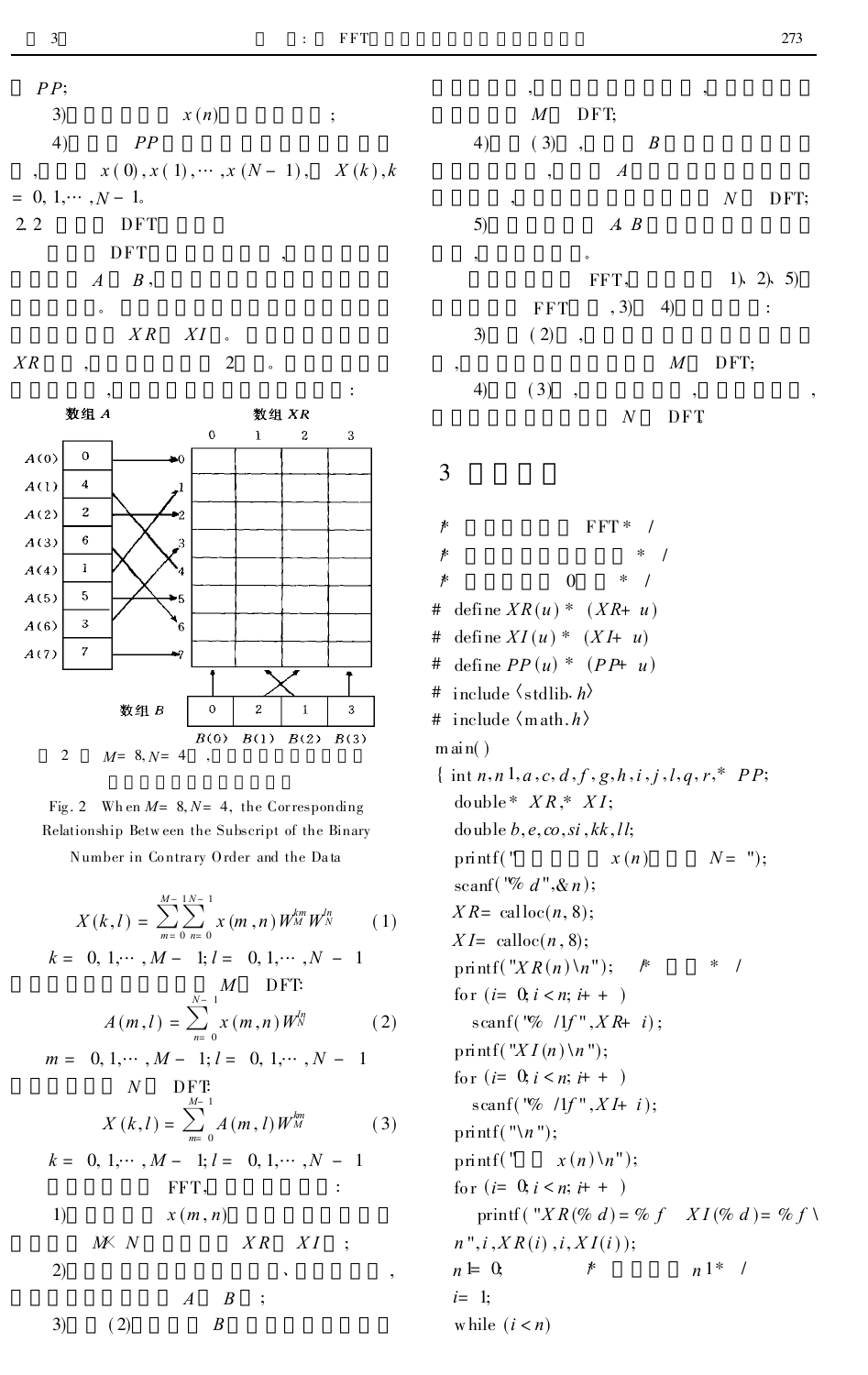$\ast$ 

 $\{i^* = 2; n + + ; \}$  $*$  /  $PP = \text{calloc}(n, 2);$ for  $(i=0, i < n; i++)$  $\mathcal{F}$  $\ast$  $\sqrt{ }$  $PP(i)=0$  $r=1$ :  $\mu$  $a=2$ : for  $(i=1; i \leq n 1; i+1)$  $\{l = 0, 1, 0, \ldots, l\}$ while  $(l < n)$  $l = l + n \nleq$ for  $(j=1; j \leq n / q; j+ + )$  ${PP(l)} = + r;$  $l+ +$  :  $\left\{ \right\}$  $\}$  $r = q;$  $q^* = 2;$  $\left\{ \right\}$  $a= n;$  $b= a \cos((d \text{ouble}) (-1))^* 2/(d \text{ouble}) n;$  \* b  $= 2\pi /n; * /$ for  $(c=1; c \leq n 1; c++)$  $\{d = a;$  $a \models 2$  $e = 0;$ for  $(f=1; f \leq a; f++)$  $\{co = \cos(e);$  $si = \sin(e)$ ;  $e^+$  =  $h$ ; for  $(g= d; g \leq n; g+ = d)$  $\{h = g - d + f - 1;$  $i=h+a;$  $kk = XR(h) - XR(j);$  $ll=XI(h)-XI(j);$  $XR(h) = XR(h) + XR(j);$  $XI(h) = XI(h) + XI(j);$ 

> $XR(j) = \omega^*$  kk+ si\* ll;  $XI(j) = \cos^*$   $ll - s^{*}$  kk;

 $\}$  $\mathcal{E}$  $b^* = 2$  $\left\{ \right\}$  $print(f)$  $X(k)$  \n''); for  $(i=0, i < n; i++)$  $\mathscr{F}$  $*$  / printf ("XR(% d) = % f XI(% d) = % f \  $n", i, XR(PP(i)), i, XI(PP(i)));$  $\mathcal{E}$ 

 $\overline{4}$ 

**FFT FFT**  $M = N = 2^8$ 122 880 3 368 640  $M = N =$  $2^{10}$ 2 031 616 6 094 848  $\overline{M}$  $\boldsymbol{N}$ **DFT**  $\overline{M}$  $\overline{N}$  $\cal N$ **DFT**  $M \times N$  $\overline{N}$  $\vdots$ **DFT**  $M+ N$  $-2FFT$ 

1 Oppenheim AV, Schafe RW. Digital Signal Processing. Prentice-Hall Inc., 1975

|   | $,1988.109$ <sup>-</sup> 131 |  |  |
|---|------------------------------|--|--|
| 3 |                              |  |  |
|   | $,1994.315$ <sup>2</sup>     |  |  |
|   |                              |  |  |
|   | $,1993.103 - 108$            |  |  |